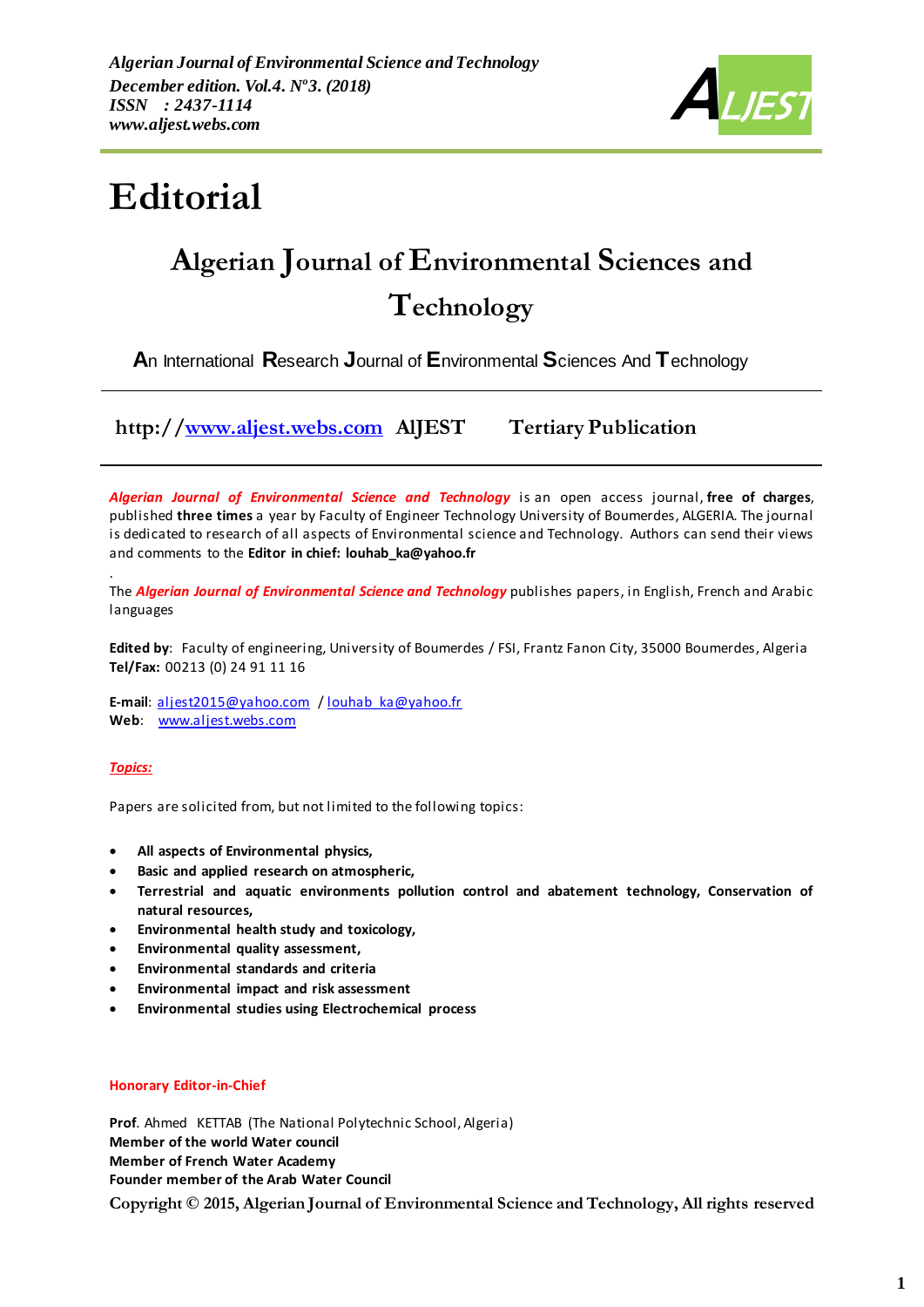

**Vice president of Mediterranean network of Schools and universities of engineers - RMEI**

#### **Editor in chief**

**Prof.** KrimLOUHAB Univ. Boumedes, Algeria **Faculty of Engineering University of Boumerdes DZ-35000 Boumerdes- ALGERIA [louhab\\_ka@yahoo.fr](mailto:Louhab_ka@yahoo.fr) [aljest2015@yahoo.com](mailto:aljest2015@yahoo.com)** Tel/Fax : 00 213 24911117

#### **Editorial Board**

**Pr. BELHANECHE- BENSEMRA N**. (The National Polytechnic School, Algeria) **Pr. SULTAN T . ABU-ORABI**. (Secretary General Association of Arab Universities,AArU) **Pr. YUH-SHAN HO**. (Peking University, China) **Pr. ALWARTHAN. A. A.** (Univ. King Saud, Riyadh, Saudi Arabia) **Pr. SZYMCZYK A** (Univ. Rennes 1, France) **Pr. BRUZZONITI M. C** (Univ. Torino, Turin, Italy) **Pr. LARACHI** F. ( Univ. LAVAL, Quebec, Canada) **Pr. AMRANE A.** (Univ. Rennes 1, France) **Pr. DEL BUBBA M.** ( Univ. Firenze*,* Italy*)* **Pr. SIMONESCU C .M.** (Polytechnic University of Bucharest, Romania) **Pr. MALOLLARI I.** (Univ. Tirana,Albania) **Pr. BOUROUIS M.** (Univ. RoviraiVirgili, Spain) **Pr. SHARROUK P.J.** (Univ. Paul Sabatier , Toulous, France) **Pr. MANDI L.** (Univ. Cadi Ayyad, Marrakech, Morocco) **Pr. SANJA MARTINEZ.** (Univ. of Zagreb, Croatia) **Pr. ZABANIOTOU N.** (Univ. Aristotle, Greece ) **Pr. BELBRAOUET S**. (Univ. Moncton, Canada) **Pr. EL SAYED H. EL ASHRY.** (Uni. Alexandria, Egypt) **Pr. ENOS M. R. KIREMIRE.** (Univ. Namibia, Windhoek, Namibia) **Pr. BENADDA B.** (INSA de Lyon, France) **Pr. LOUDYI D.** ( Univ. Hassan II, Casablanca, Morocco) **Pr. HARMOUNI B**. (Univ. El Manar, Tunisia) **Pr. TEBBAL S.** (SET Laboratories TEXAS, USA) **Pr. BOUKHERROUB R.** (Research Director CNRS . Univ. Lille, France) **Pr. LOULERGUE P.** (Univ. Rennes 1, France) **Pr. SAFI M.**( EcoleNationaled'Ingénieur, Tunis, Tunisia) **Pr. VILLEMIN D.** (Univ. Caen, France) **Pr. FALAH. H .**Hsssein.(Univ. Bbylon, Iraq) **Pr. DAKO E.** (Univ. Moncton, Canada) **Pr. OUAZZANI N**. (Univ. Cadi Ayyad, Marrakech, Morocco) **Pr. ASSADI A.A**. ( Ecole Nationale Supérieure de Chimie of Rennes, France) **Pr. BELKACEMI K**. ( Univ. LAVAL, Quebec, Canada ) **Pr. OULD-DRIS A.** Technology University of Compiène, France) **Pr. BOUNOUGHAZ M.** (Univ. Boumerdes, Algeria) **Pr. MOHAMMEDI K.** (Univ. Boumerdes, Algeria) **Pr. HACHEMI M.** (Univ. Boumerdes, Algeria) **Pr. SELATNIA A.** (The National Polytechnic School, Algeria) **Pr. TOUAIBIA M.** (Univ. Moncton, Canada) **Pr. BENRACHEDI K.** (Univ. Boumerdes, Algeria) **2**

**Copyright © 2015, Algerian Journal of Environmental Science and Technology, All rights reserved**